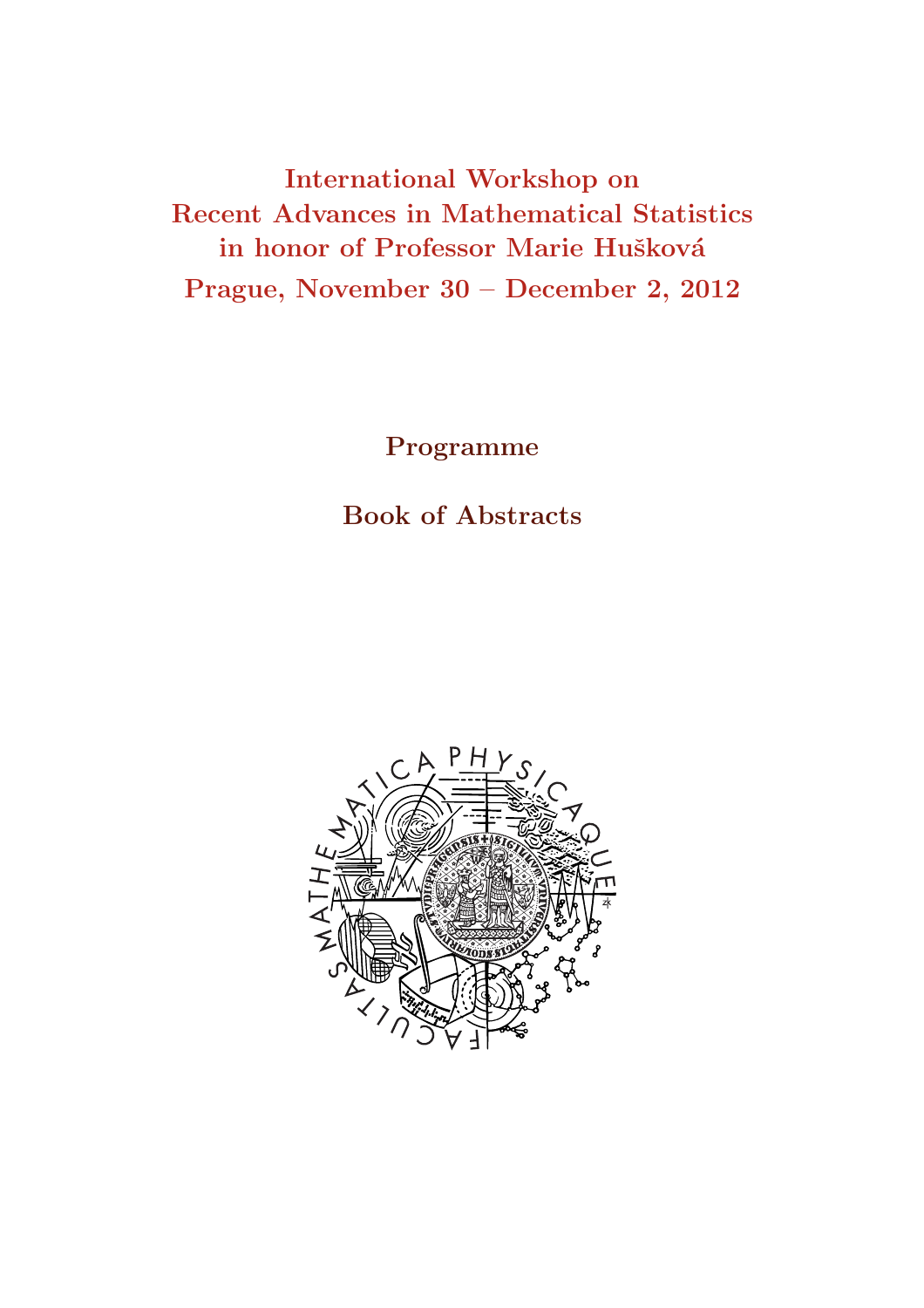# Programme

| Friday          |                 | Malá Strana - Refectory                                 |
|-----------------|-----------------|---------------------------------------------------------|
| J. Antoch       |                 |                                                         |
| $14.30 - 14.35$ | Z. Prášková     | Opening                                                 |
| $14.35 - 15.05$ | J. Štěpán       | Prague school of statistics                             |
| $15.05 - 15.20$ | W.R. van Zwet   | International relations and collaboration in statistics |
| $15.20 - 15.40$ |                 | Opening addresses, laudations                           |
| $15.40 - 16.00$ | Coffee break    |                                                         |
| M. Hallin       |                 |                                                         |
| $16.00 - 16.40$ | J.G. Steinebach | A change or not a change $-$ Is this the question?      |
| $16.45 - 18.00$ | <b>Buffet</b>   |                                                         |
| Saturday        |                 | $Karlín - K1$                                           |
| J. Jurečková    |                 |                                                         |
| $8.50 - 9.30$   | P.K. Sen        | Rank tests for short memory stationarity                |
| $9.30 - 10.10$  | S. Hörmann      | Dynamic functional principal components                 |
| $10.10 - 10.50$ | G. Rice         | A portmanteau test for functional data                  |
| $10.50 - 11.10$ | Coffee break    |                                                         |
| P.K. Sen        |                 |                                                         |
| $11.10 - 11.50$ | J. Picek        | Statistics of extreme: The optimal sample fraction      |
|                 |                 | choice parameter estimation                             |
| $11.50 - 12.30$ | M. Hallin       | The double sin of the skew-normal: skew-symmetric       |
|                 |                 | distributions and Fisher information                    |
| $12.30 - 14.00$ | Lunch time      |                                                         |
| J. Steinebach   |                 |                                                         |
| $14.00 - 14.40$ | L. Horváth      | Limit theorems for panel data                           |
| $14.40 - 15.30$ | Z. Prášková     | Robust procedures in change-point problem               |
| $15.30 - 16.10$ | D. Jarušková,   | Testing for multiple change points                      |
|                 | J. Antoch       |                                                         |
| $16.10 - 16.30$ | Coffee break    |                                                         |
| L. Horváth      |                 |                                                         |
| $16.30 - 17.10$ | I. Berkes       | Change point tests for dependent stable processes       |
| $17.10 - 17.50$ | S.G. Meintanis  | The probability weighted empirical characteristic       |
|                 |                 | function and goodness-of-fit testing                    |
| $19.30 - 22.00$ | Dinner          |                                                         |
| Sunday          |                 | $\overline{\text{Karlín}} - \overline{\text{K1}}$       |
| N. Veraverbeke  |                 |                                                         |
| $9.00 - 9.40$   | A. Pázman       | Nonstandard asymptotical properties of designs of ex-   |
|                 |                 | periments                                               |
| $9.40 - 10.20$  | I. Gijbels      | Change-point detection and break preserving local lin-  |
|                 |                 | ear estimation of an unstable volatility function       |
| $10.20 - 10.40$ | J. Dupačová     | Two financial applications of nonparametric regression  |
| $10.40 - 11.00$ | Coffee break    |                                                         |
| W.R. van Zwet   |                 |                                                         |
| $11.00 - 11.40$ | N. Veraverbeke  | Recent results on conditional copular                   |
| $10.40 - 12.40$ | J. Jurečková    | Score functions of distributions and their role         |
| $12.40 - 12.45$ | J. Antoch       | Closing                                                 |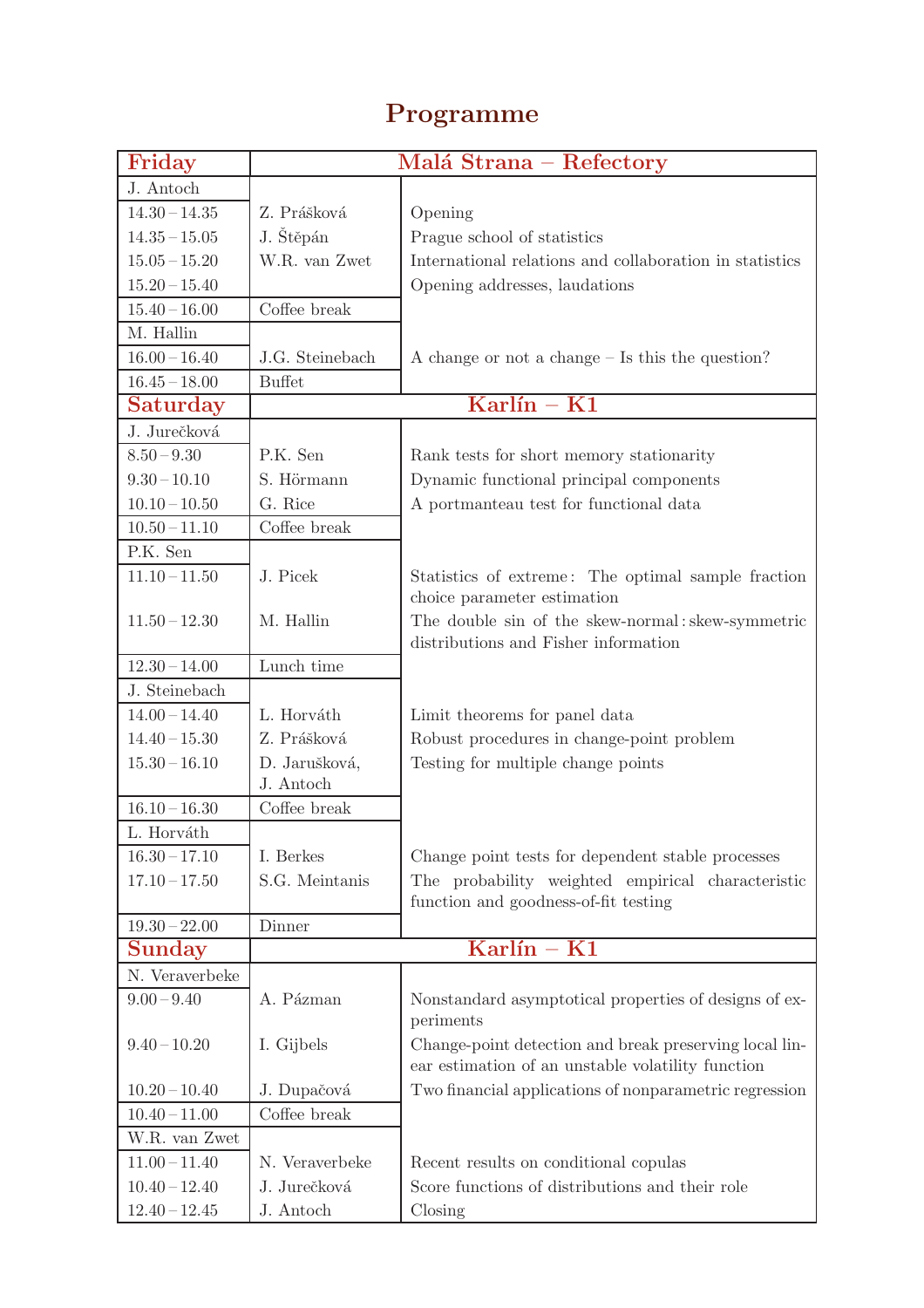# Book of Abstracts

| Jitka Dupačová Two financial applications of nonparametric regression $\ldots \ldots \ldots$ 2 |  |
|------------------------------------------------------------------------------------------------|--|
| Irène Gijbels Change-point detection and break preserving local linear                         |  |
|                                                                                                |  |
| Marc Hallin The double sin of the skew-normal: skew-symmetric                                  |  |
|                                                                                                |  |
|                                                                                                |  |
|                                                                                                |  |
|                                                                                                |  |
|                                                                                                |  |
| Simos G. Meintanis The probability weighted empirical characteristic                           |  |
|                                                                                                |  |
| Andrej Pázman Nonstandard asymptotical properties of designs                                   |  |
|                                                                                                |  |
| Jan Picek Statistics of extreme: The optimal sample fraction choice                            |  |
|                                                                                                |  |
|                                                                                                |  |
|                                                                                                |  |
|                                                                                                |  |
|                                                                                                |  |
|                                                                                                |  |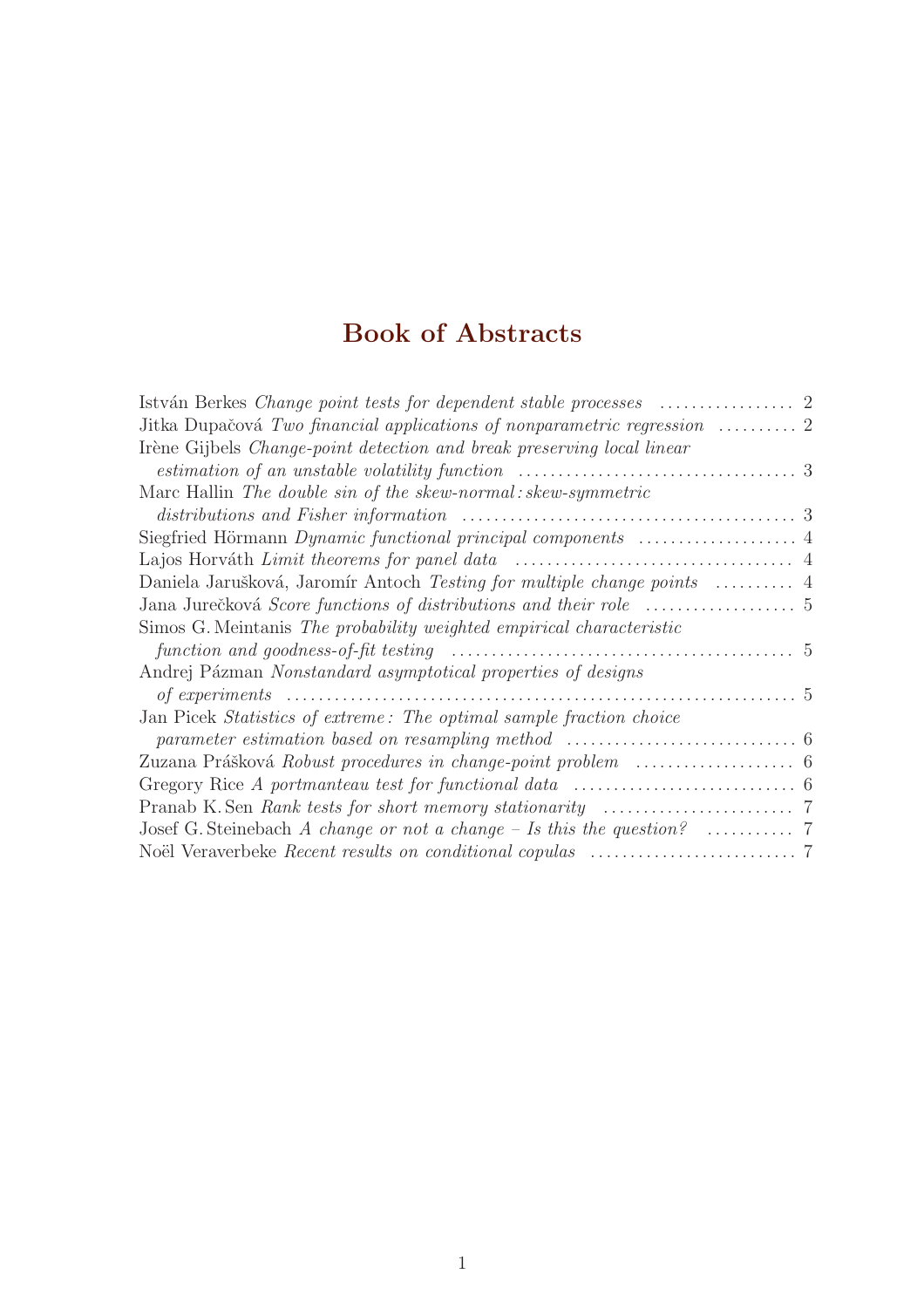#### István Berkes

#### Change point tests for dependent stable processes

Institute of Statistics, Graz University of Technology, Münzgrabenstraße 11/III, A-8010 Graz, Austria

#### berkes@tugraz.at

The normed CUSUM functional of i.i.d. sequences converges weakly in the case of finite variances, as well as in the case of stable variables, leading to satisfactory tests for the change of location of such processes. In a rare instance in weak dependence theory, this phenomenon breaks down in the case of mixing random variables. We show that by a suitable trimming of the sample and after a random centering, the normed partial sums of dependent stable processes converge weakly to Brownian bridge, extending the change point theory for such cases. We also construct a ratio test for the same problem. Our results provide the first asymptotic results for trimmed dependent sequences and as simulations show, they have nice power properties even for moderate sample sizes.

Thanks: The talk is based on joint work with Lajos Horváth and Alina Bazarova.

#### Jitka Dupačová

#### Two financial applications of nonparametric regression

Charles University in Prague, Department of Probability and Mathematical Statistics, Sokolovsk´a 83, CZ-186 75 Praha 8, Czech Republic

#### dupacova@karlin.mff.cuni.cz

Yield curve and yield volatilities are important inputs for pricing interest rate derivatives, for generation of interest rate scenarios, etc. Non anticipated errors in their estimates may essentially influence the resulting prices, yields and risks, cf. [1]. In [2] we explored and compared several types of parametric and nonparametric regression models which provide also an information about the precision of the fitted curves. The parametric models of yield curves were represented by the nonlinear and linearized Bradley-Crane model which was compared with Nadaraya-Watson and Priestley-Chao nonparametric estimators and with cubic splines. The reported numerical experience was based on data from the Italian bond market. In the second application, cf. [3], the influence of individual countries on the EURO yield curve is analyzed. To this purpose we assume that each of individual yield curves equals the sum of a common effect curve and of a country specific one, interpreted as a spread. This allows to apply a two-stage nonparametric regression model. Both the estimated regression curves and the nonparametric bootstrap test indicated significant differences among EMU countries due to government debts, different bonity, etc.

# References

- [1] M. Bertocchi, J. Dupačová, and V. Moriggia (2000) Sensitivity of bond portfolio's behavior with respect to random movements in yield curve: A simulation study. Ann. Oper. Res. 99, 267 – 286.
- [2] J. Dupačová, J. Abaffy, M. Bertocchi and M. Hušková (1997) On estimating the yield and volatility curves. Kybernetika 33, 659 – 673.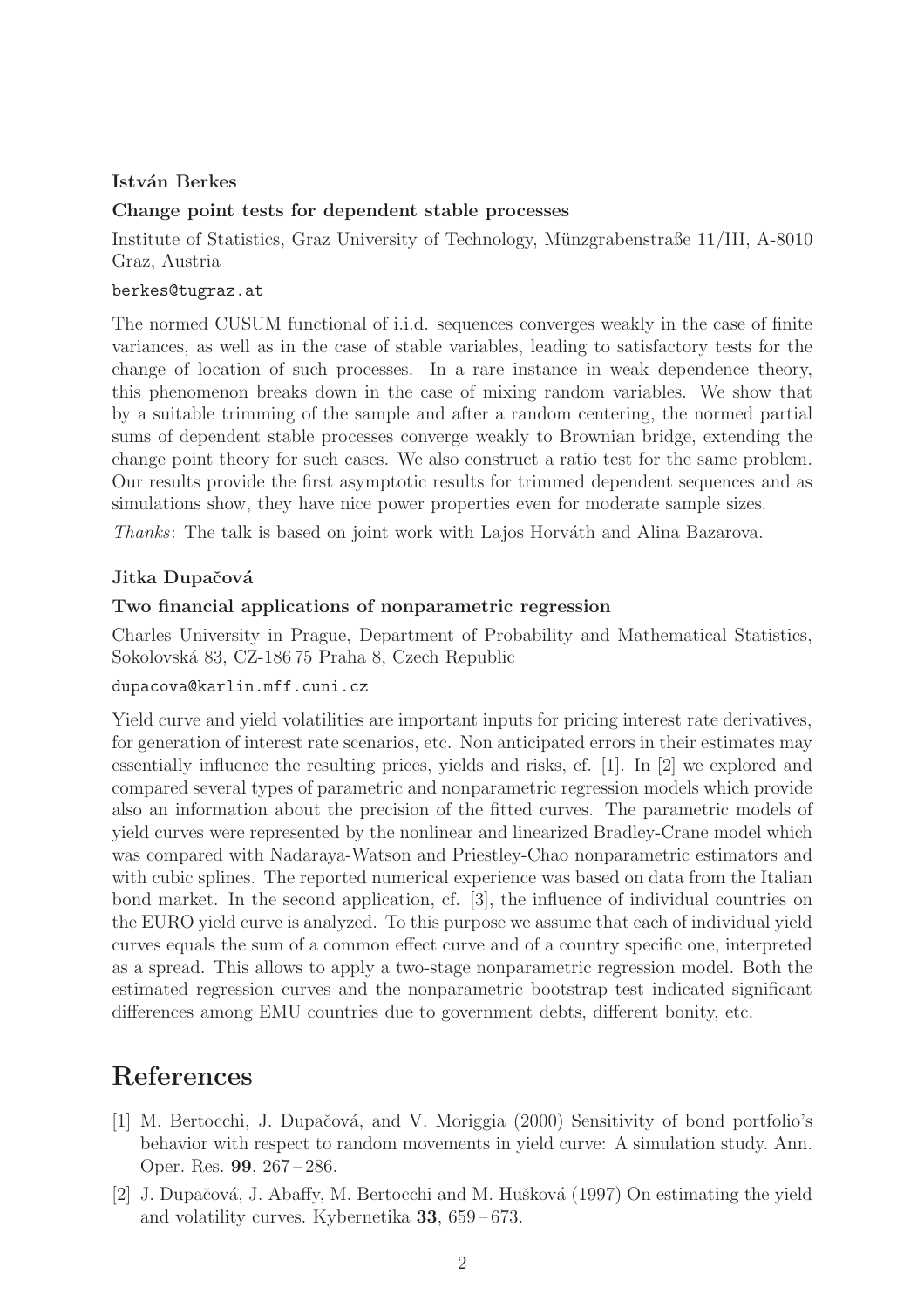[3] J. Abaffy, J. Dupačová, M. Bertocchi, R. Giacometti, M. Hušková and V. Moriggia (2003) A nonparametric model for analysis of the EURO yield curve. J. Econ. Dynamics Control 27, 1113 – 1131.

#### Irène Gijbels

#### Change-point detection and break preserving local linear estimation of an unstable volatility function

Katholieke Universiteit Leuven, Department of Mathematics and Leuven Statistics Research Center, Celestijnenlaan 200b – box 2400, B – 3001 Heverlee, Belgium

#### irene.gijbels@wis.kuleuven.be

Nonparametric estimation of curves or surfaces with possible irregularities (e.g. abrupt changes or discontinuities in the function itself, or abrupt directional changes) has deserved considerable attention in the last decades. In a first part of the talk we briefly discuss some of the available methods for detecting changes in a mean regression function, and for inference about a possible irregular mean regression function. Among others, we discuss methods based on local linear estimation.

In a second part of the talk we focus on the estimation of unstable volatility functions for independent and asymptotically independent processes. Structural breaks in the conditional mean and/or conditional volatility functions are common in finance. We introduce a break preserving local linear estimator, study its asymptotic properties, and discuss choices of bandwidth parameters. A small simulation study illustrates the finitesample performance of the break preserving local linear estimator of the volatility function.

Thanks: The talk is based on joint work with Isabel Casas.

#### Marc Hallin

#### The double sin of the skew-normal : skew-symmetric distributions and Fisher information

Université libre de Bruxelles, ECARES, CP 114/04, 50, avenue Roosevelt, B-1050 Brussels, Belgium, and ORFE, Princeton University, Statlab, Sherrerd Hall, Princeton, NJ 08544, USA

#### mhallin@ulb.ac.be

In [2] we investigate and fully characterize the Fisher singularity phenomenon in univariate and multivariate families of skew-symmetric distributions introduced by [1]. We pursue here the analysis of this Fisher degeneracy problem, showing that it can be more or less severe, inducing  $n^{1/4}$  ("simple singularity"),  $n^{1/6}$  ("double singularity"), or  $n^{1/8}$  ("triple singularity") consistency rates for the skewness parameter. We show, however, that simple singularity (yielding  $n^{1/4}$  consistency rates), if any singularity at all, is the rule, in the sense that double and triple singularities are possible for generalized skew-normal families only. We also show that higher-order singularities, leading to worsethan- $n^{1/8}$  rates, cannot occur.

Thanks: The talk is based on joint work with Christophe Ley, Université libre de Bruxelles.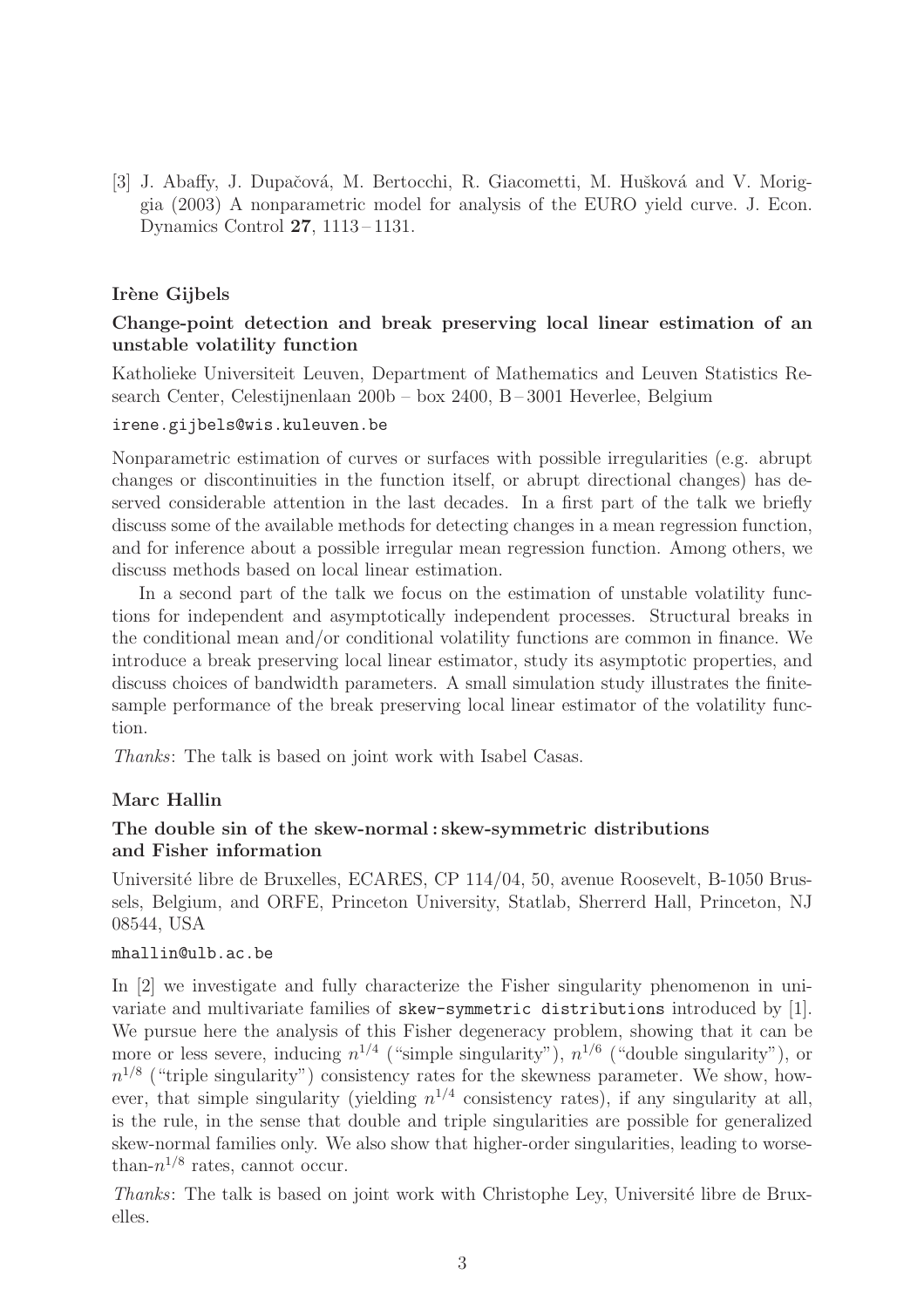# References

- [1] A. Azzalini (1985) A class of distributions which includes the normal ones, Scandinavian Journal of Statistics  $12$ ,  $171-178$ .
- [2] M. Hallin, Ch. Ley (2012) Skew-symmetric distributions and Fisher information—a tale of two densities, Bernoulli 18, 747 – 763.

# Siegfried Hörmann

## Dynamic functional principal components

Université libre de Bruxelles, Mathematics Department, Bd du Triomphe, B-1050 Bruxelles, Belgium

#### shormann@ulb.ac.be

Data in many fields of science are sampled from processes that can most naturally be described as functional. Functional data analysis (FDA) is concerned with the statistical analysis of such data. Since these are intrinsically infinite dimensional objects, tools for dimension reduction are desirable. The functional principal analysis (FPCA) takes here a leading role. It is a key tool in many important empirical and theoretical problems. However, a problem with classical FPCA is that it operates in a static way and doesn't take into account any possible serial dependence of the functional observations. Such dependence occurs quite frequently, e.g. if the data consist of a continous time process which has been cut into segments (e.g. days).

In this talk we will propose a dynamic version of FPCA for general data structures (Hilbertian data) and study its properties. An empirical analysis and a real data example will be given.

Thanks: The talk is based on joint work with Lukasz Kidziński and Marc Hallin.

#### Lajos Horváth

#### Limit theorems for panel data

University of Utah, Department of Mathematics, Salt Lake City, UT 84112–0090, USA horvath@math.utah.edu

We consider statistical inference based on the panel data  $y_{i,t}$ ,  $1 \leq i \leq N$ ,  $1 \leq t \leq T$ , i.e. we observe  $N$  panels, each panel has  $T$  observations. Usually  $T$  is small, and might not be enough to have estimation or hypothesis testing based on a single panel. It is assumed that the panels contain common parameters so using all the NT observations better inference can be obtained. We discuss some models based on panel data and discuss the effect of dependence between the panels on the estimators.

*Thanks*: Talk is based on joint work with Marie Hušková.

# Daniela Jarušková, Jaromír Antoch

# Testing for multiple change points

Czech Technical University,

Charles University in Prague, Department of Probability and Mathematical Statistics, Sokolovsk´a 83, CZ-186 75 Praha 8, Czech Republic

jarus@mat.fsv.cvut.cz, antoch@karlin.mff.cuni.cz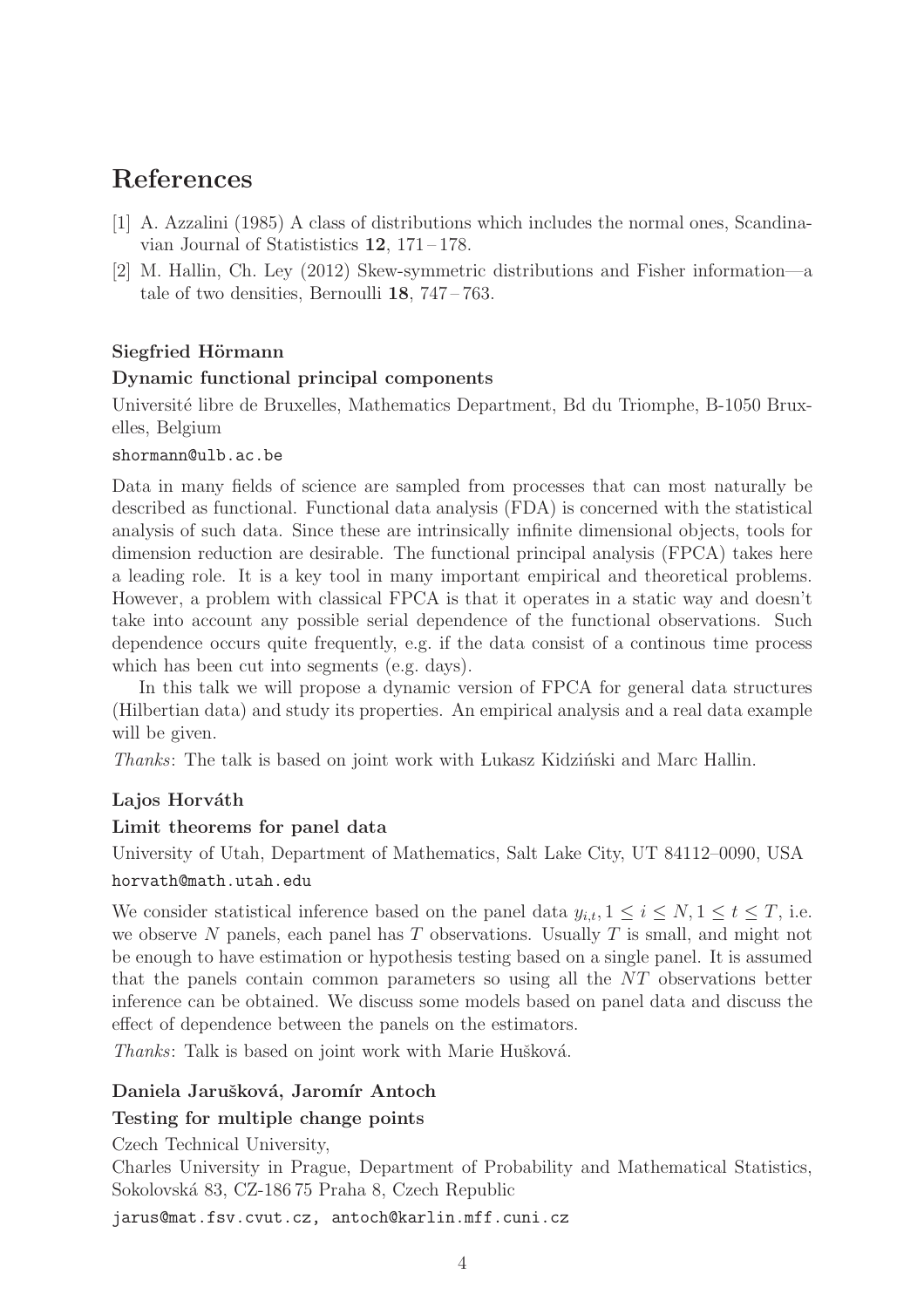Detection of multiple changes and/or data segmentation are among the basic problems we encounter in statistics and data analysis. In this paper we concentrate on testing for multiple changes in the mean of a series of independent random variables. Our method applies a maximum type test statistic. Our primary focus is on an effective calculation of critical values for very large sample sizes comprising (tens of) thousands observations and a moderate to large number of segments. To that end, Monte Carlo simulations and a modified Bellman's principle of optimality are used. In addition, the formula that can be used to get approximate asymptotic critical values using the theory of exceedance probability of Gaussian fields over a high level will be presented.

## Jana Jurečková

#### Score functions of distributions and their role

Charles University in Prague, Department of Probability and Mathematical Statistics, Sokolovsk´a 83, CZ-186 75 Praha 8, Czech Republic

#### jurecko@karlin.mff.cuni.cz

Score functions play a basic role in the statistical inference. We observe that the role of the score function  $\psi_f(X) = -\frac{f'(X)}{f(X)}$  $\frac{f'(X)}{f(X)}$  under density f in the location model is analogous to that of X under the normal f, and the role of  $\bar{\psi}_n = n^{-1} \sum_{i=1}^n \psi_f(X_i)$  under distribution f is analogous to that of  $\bar{X}_n$  under normal f. Unlike under the normality,  $\bar{\psi}_n$  is generally neither linear nor equivariant, hence many of its properties, but not all, hold only asymptotically for  $n \to \infty$ . But the analogy between  $\bar{X}_n$  and  $\bar{\psi}_n$  is surprising; some properties are still being discovered under various circumstances. Similar phenomenon we observe in the model with scale and regression parameters.

We shall describe some properties of the score functions which we find of interest.

#### Simos G. Meintanis

# The probability weighted empirical characteristic function and goodness-of-fit testing

Department of Economics, National and Kapodistrian University of Athens, Athens, Greece

#### simosmei@econ.uoa.gr

We introduce the notion of the probability weighted characteristic function (PWCF) which is a generalization of the characteristic function of a probability distribution. Then some of its properties are studied, and its potential use in goodness–of–fit testing is examined.

#### Andrej Pázman

#### Nonstandard asymptotical properties of designs of experiments

Comenius University in Bratislava, Department of Applied Mathematics and Statistics, Mlynsk´a dolina, SK-842 48, Bratislava 4, Slovakia

#### pazman@fmph.uniba.sk

We shall consider briefly some cases when the standard approach in experimentsl design, which consists in using the limit design matrix for finite optimum designs, or which consists in approximating asymptotically a nonlinear regression model by a linear model, may be false.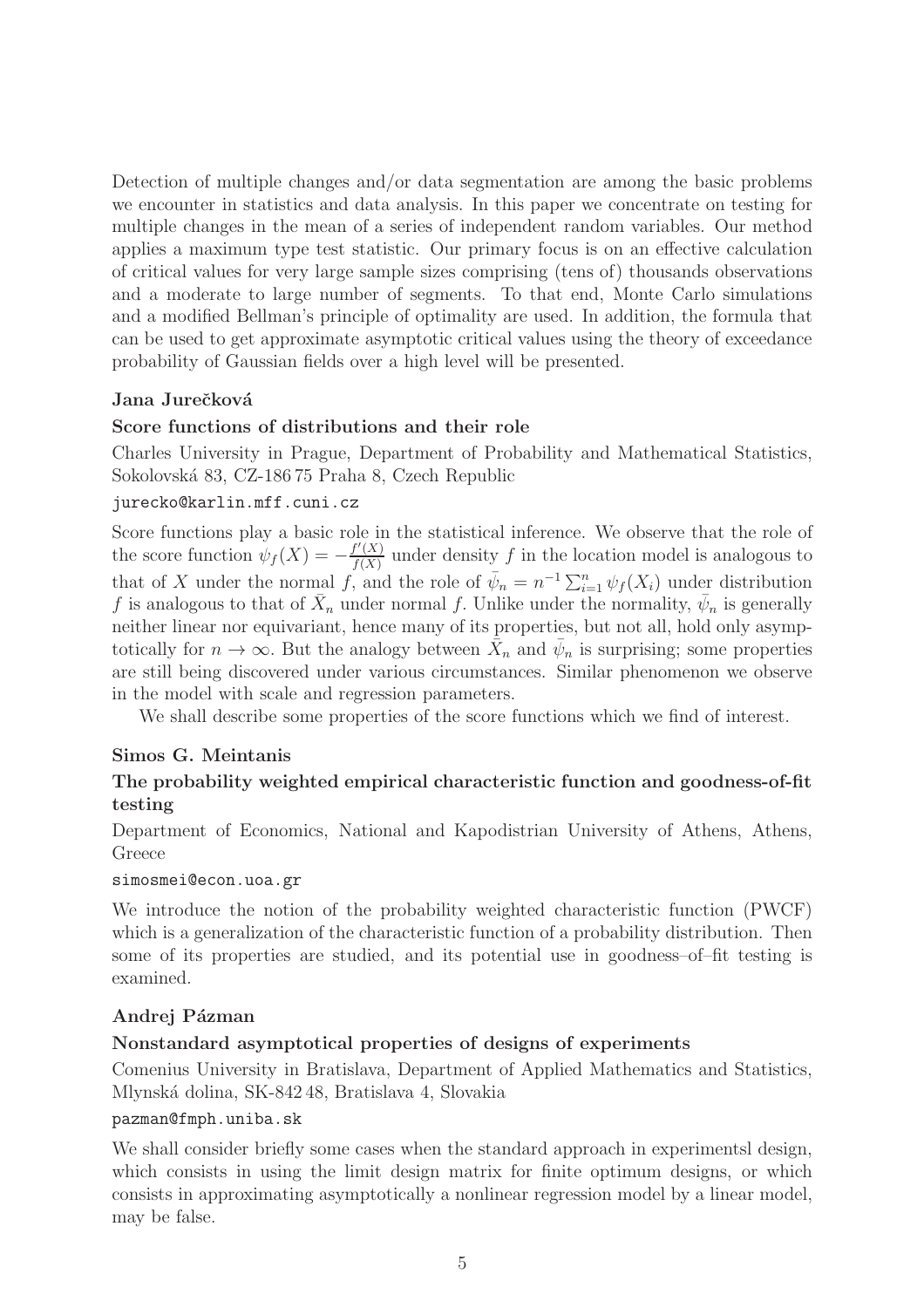# Jan Picek

# Statistics of extreme : The optimal sample fraction choice parameter estimation based on resampling method

Technical University of Liberec, Department of Applied Mathematics, Studentsk´a 2, CZ-461 17 Liberec, Czech Republic

# jan.picek@tul.cz

In this contribution, we discuss the estimation of an extreme value index, the primary parameter in Statistics of Extremes. The estimation of the extreme value index is usually performed on the basis of the largest k order statistics in the sample on the excesses over a high level  $u$ . The question that has been often addressed in practical applications is the choice of the sample fraction  $k$ . We shall mainly focus on the bootstrap methodology to choose the optimal sample fraction. We shall be also interested in the use of resamplingbased computer-intensive methods for an choice of the thresholds. The used methods will be demonstrated by numerical illustrations.

# Zuzana Prášková

## Robust procedures in change-point problem

Charles University in Prague, Department of Probability and Mathematical Statistics, Sokolovsk´a 83, CZ-186 75 Praha 8, Czech Republic

#### praskova@karlin.mff.cuni.cz

Detecting possible changes in the stochastic structure of observed data is one of the most important statistical problems. A large spectrum of methods has been developed to test and identify changes in parameters of statistical models in the last three decades. We will focus on robust procedures for detecting changes in linear models that were developed to reduce some sensitivity of statistical decision procedures against outlying observations and heavy-tailed distributions. A review of some recent methods and asymptotic results will be presented. Then we will consider a class of CUSUM-type test statistics based on M-estimators and M-residuals assuming that both the regressors and the errors are sequences of weakly dependent random variables or vectors, and study limit properties of the proposed test statistics. Off-line and on-line procedures as well as their computational aspects will be discussed.

Thanks: Talk is based on joint work with Marie Hušková.

# Gregory Rice

# A portmanteau test for functional data

University of Utah, Department of Mathematics, Salt Lake City, UT 84112–0090, USA rice@math.utah.edu

A common assumption in functional data analysis is that the observed curves are observations of independent, identically distributed random functions. Several procedures have been proposed to check the validity of this assumption in univariate and multivariate sample data, perhaps the most popular of which was introduced by Box, Ljung and Pierce and then adapted by many others. We propose a procedure for functional data along these lines which is based on the sum of the  $L^2$  norms of the empirical correlation functions. The limit distribution of the proposed test statistic is established under the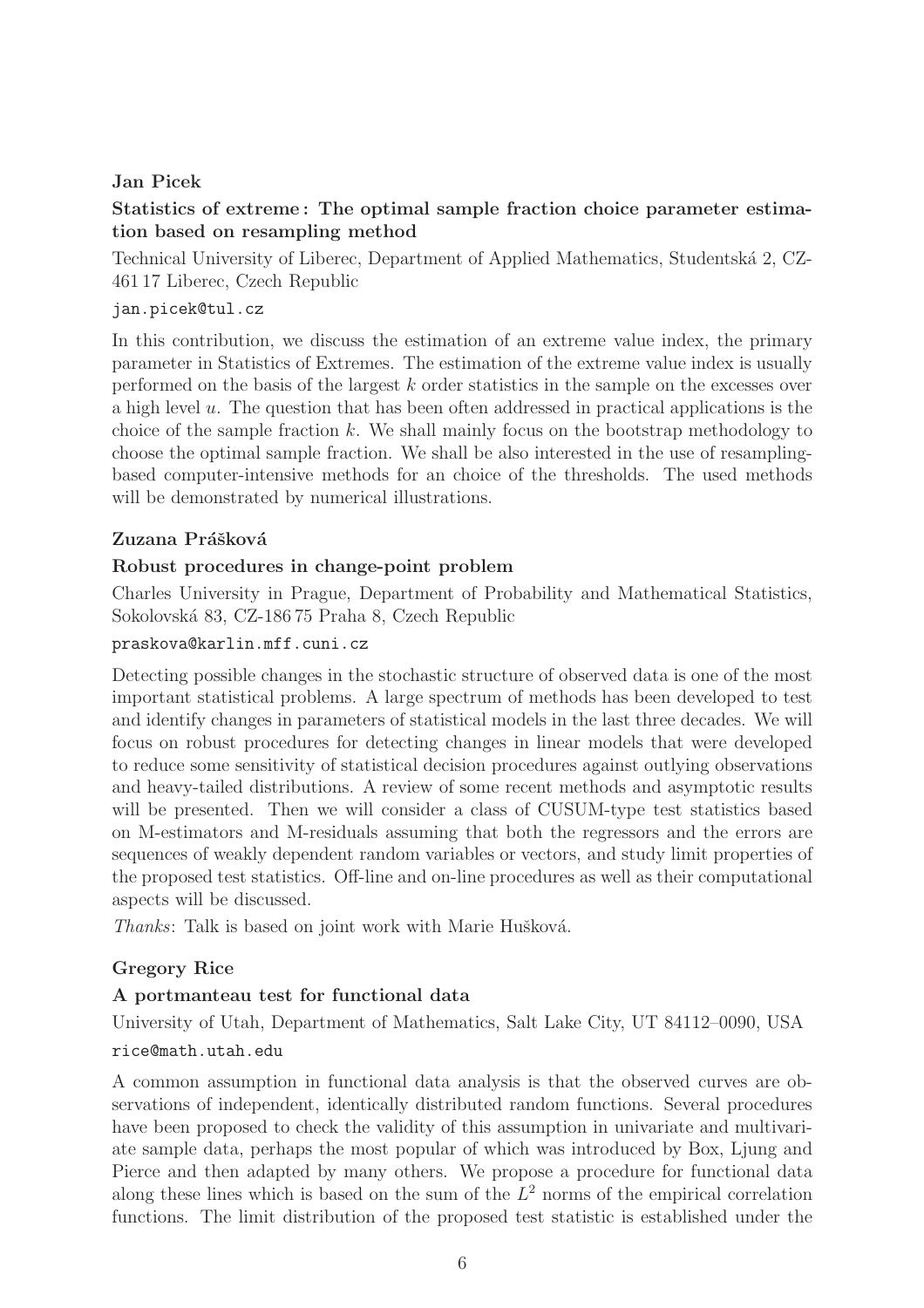null hypothesis and consistency under the alternative when the sample size as well as the number of lags used in the statistic tend to infinity. A Monte Carlo study illustrates the small sample behavior of the test and the procedure is applied to two data sets, Eurodollar futures and magnetogram records.

Thanks: Talk is based on joint work with Lajos Horváth and Marie Hušková.

## Pranab K. Sen

## Rank tests for short memory stationarity

University of North Carolina, Chapel Hill, Department of Biostatistics, Gillings School of Public Health, 3105E McGavran-Greenberg 203 New West, NC-27599-7420. USA

#### pksen@bios.unc.edu

The term short memory is used as synonymous to weakly dependence or short range dependence and is implemented through a strong mixing condition. A rank test for null hypothesis of short memory stationarity possibly after linear detrending is proposed. This test statistics is analogous to the popular KPSS statistic based on the cumulative sum but involves their ranks. For the trend-stationarity, the sam e rank statistic is applied to the residuals of a Theil-Sen regression on a linear trend. The asymptotic distribution of the Theil-Sen estimator under short-memory errors is derived and incorporated in these aligned rank tests. Asymptotic relative efficiency results have been studied in detail along with extensive numerical studies. The article is to appear in the Journal of Econometrics in 2012-2013.

Thanks: The talk is based on joint work with Matteo M. Pelagatti, Università degli studi di Milano Bicocca.

#### Josef G. Steinebach

# A change or not a change – Is this the question ?

Universität zu Köln, Mathematisches Institut, Weyertal 86-90, D-50 931 Köln, Germany jost@math.uni-koeln.de

In this review talk, we discuss some selected developments in the area of change-point analysis over the past two decades. Naturally, our point of view shall be a rather subjective and personal one, focussing on various significant contributions of Marie Hušková to this area and some of our joint works over many years. Topics to be covered among others include the testing and estimation of (gradual) changes, monitoring changes in linear models, resampling procedures and the simulation of critical values, the detection of changes in autoregressive time series, delay times in monitoring procedures, and the sequential testing and robust monitoring of portfolio betas in the Capital Asset Pricing Model (CAPM).

#### Noël Veraverbeke

#### Recent results on conditional copulas

Universiteit Hasselt,Faculty of Sciences, Centre for Statistics, Campus Diepenbeek, BE-3590 Diepenbeek, Belgium

#### noel.veraverbeke@uhasselt.be

Studying the relationship between two (or more) random variables in the presence of a covariate can be done based on a conditional version of Sklar's theorem: there exists a copula